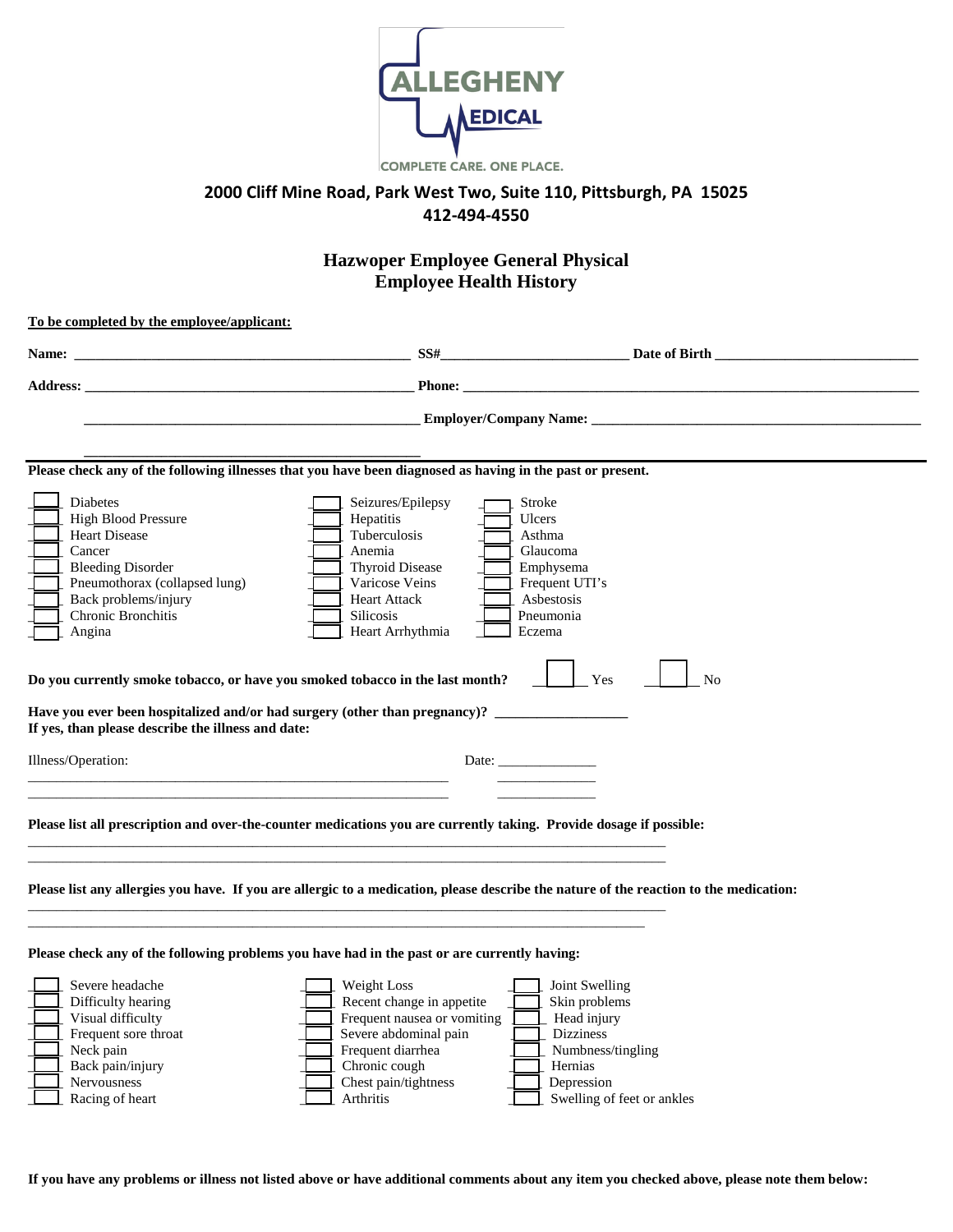**Please check any of the following hazard chemicals or materials or under any of the conditions you have worked with in the past or are currently working in:**

 $\Box$  $\Box$ 

 $\_$  ,  $\_$  ,  $\_$  ,  $\_$  ,  $\_$  ,  $\_$  ,  $\_$  ,  $\_$  ,  $\_$  ,  $\_$  ,  $\_$  ,  $\_$  ,  $\_$  ,  $\_$  ,  $\_$  ,  $\_$  ,  $\_$  ,  $\_$  ,  $\_$  ,  $\_$  ,  $\_$  ,  $\_$  ,  $\_$  ,  $\_$  ,  $\_$  ,  $\_$  ,  $\_$  ,  $\_$  ,  $\_$  ,  $\_$  ,  $\_$  ,  $\_$  ,  $\_$  ,  $\_$  ,  $\_$  ,  $\_$  ,  $\_$  ,

| Asbestos<br>Iron<br><b>Dusty Environments</b><br>Dioxin/Herbicides | Coal (mining)<br>Tungsten/cobalt (grinding/welding)<br>Beryllium/Arsenic/Cadmium<br>Chlorinated Ethanes/Hydrocarbons          | Silica (sand blasting)<br>Tin<br>Aluminum<br>Chromium/Lead/Mercury |
|--------------------------------------------------------------------|-------------------------------------------------------------------------------------------------------------------------------|--------------------------------------------------------------------|
| If yes, describe these exposures:                                  |                                                                                                                               |                                                                    |
|                                                                    | ,我们也不能会在这里,我们的人们就会在这里,我们也不会在这里,我们也不会在这里,我们也不会在这里,我们也不会在这里,我们也不会在这里,我们也不会在这里,我们也不                                              |                                                                    |
|                                                                    | Provide the following information, if you know it, for each toxic substance that you have been exposed to over the past year. |                                                                    |
|                                                                    | Name of first toxic substance:                                                                                                |                                                                    |
|                                                                    |                                                                                                                               |                                                                    |
|                                                                    |                                                                                                                               |                                                                    |
|                                                                    | Name of second toxic substance:<br>The matter of second toxic substance:                                                      |                                                                    |
|                                                                    |                                                                                                                               |                                                                    |
|                                                                    |                                                                                                                               |                                                                    |
|                                                                    | Name of third toxic substance:                                                                                                |                                                                    |
|                                                                    |                                                                                                                               |                                                                    |
|                                                                    |                                                                                                                               |                                                                    |

**I hereby certify that the information I have furnished on this form or to the examining physician is true and correct. I understand that falsification or omission may result in denial or dismissal from employment. I authorize the attending physician to disclose any findings made by him/her to the employer in regards to my employment.**

\_\_\_\_\_\_\_\_\_\_\_\_\_\_\_\_\_\_\_\_\_\_\_\_\_\_\_\_\_\_\_\_\_\_\_\_\_\_\_\_\_\_\_\_\_\_\_\_\_\_\_\_\_\_\_\_\_\_\_\_\_\_\_\_\_\_\_\_\_\_\_\_\_\_\_\_\_ \_\_\_\_\_\_\_\_\_\_\_\_\_\_\_\_\_

\_\_\_\_\_\_\_\_\_\_\_\_\_\_\_\_\_\_\_\_\_\_\_\_\_\_\_\_\_\_\_\_\_\_\_\_\_\_\_\_\_\_\_\_\_\_\_\_\_\_\_\_\_\_\_\_\_\_\_\_\_\_\_\_\_\_\_\_\_\_\_\_\_\_\_\_

**Employee/Applicant - PRINT Date**

**Employee/Applicant - Signature**